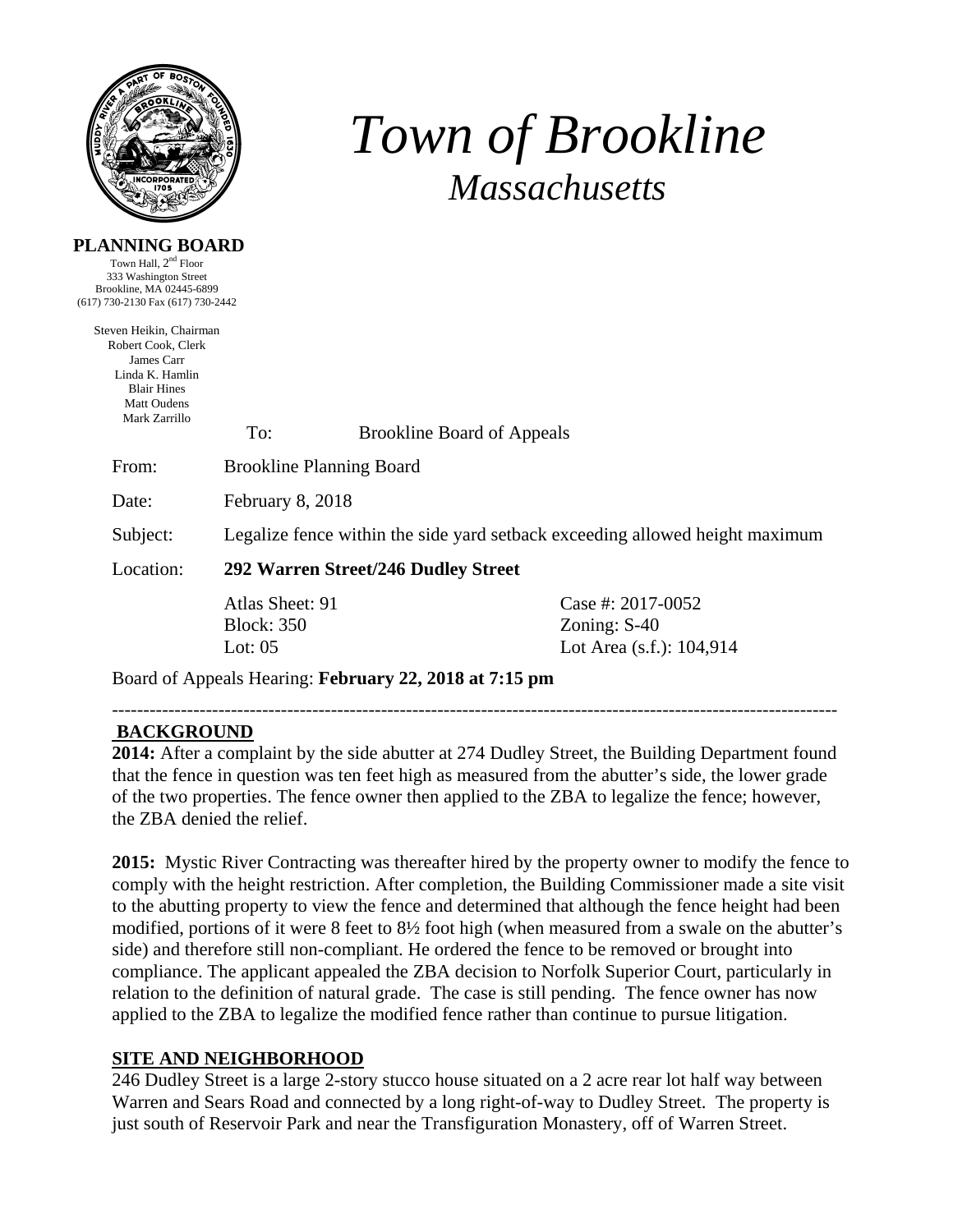## **APPLICANT'S PROPOSAL**

The applicant hired a contractor to alter the fence and bring it into compliance following the 2015 denial of a special permit to legalize the 10 foot high fence. The fence was originally constructed, according to the applicant, in response to removal of vegetative screening by the abutter, which resulted in loss of privacy, increased noise, and detrimental visual impacts, especially from the abutter's outdoor patio. The Building Commissioner determined that from the abutter's property sections of the fence still exceeded the 7 foot height limit in relation to the "natural grade". Therefore, the applicant is seeking to legalize the modified fence.

#### **FINDINGS**

**Section 5.43 –** Exceptions to Yard and Setback Regulations **Section 5.60 –** Side Yard Requirements **Section 5.62 –** Fences and Terraces in the Side Yard

| Dimensional Requirements    | <b>Allowed</b> | <b>Proposed</b> | <b>Relief</b>   |
|-----------------------------|----------------|-----------------|-----------------|
| <b>Fences in Side Yards</b> | 7 feet         | 8 to 8.5 feet   | Special Permit* |

\* Under **Section 5.62**, the Board of Appeals may allow a special permit to allow fences over 7' high where it is determined that it is warranted to mitigate noise or other detrimental impact or provide greater safety, such as when a property is bounded by active train tracks.

#### **Section 9.04** – Procedures for Application and Review of Special Permits

The Building Commissioner shall determine whether the applicant's plans are in compliance with any applicable decision and corresponding conditions previously issued by the Board of Appeals.

## **PLANNING BOARD COMMENTS**

The Planning Board does not oppose legalization of the side yard fence by special permit. The applicant hired a contractor to modify the fence in response to the ZBA's denial of their earlier special permit application and was under the impression that the fence was now in compliance based on their contractor's grade measurements. The fence height does not appear to be overly imposing and was installed to provide privacy after the abutter removed vegetation that had provided screening from any noisy activities in his yard. However, the Planning Board strongly urges the applicant to provide the Board of Appeals with a site plan that shows the location of the fence and estimates what percentage of the fence is over seven feet. Since the Building Department's policy is that fence height should be measured from whichever property has the lowest grade, and since in this case the abutter's property has the lower grade, the applicant cannot take a precise measurement without going on the abutting property.

## **Therefore, the Planning Board recommends legalization of the fence, as currently constructed, per the site plans by Reed Hilderbrand Associates Inc., dated 1/12/05.**